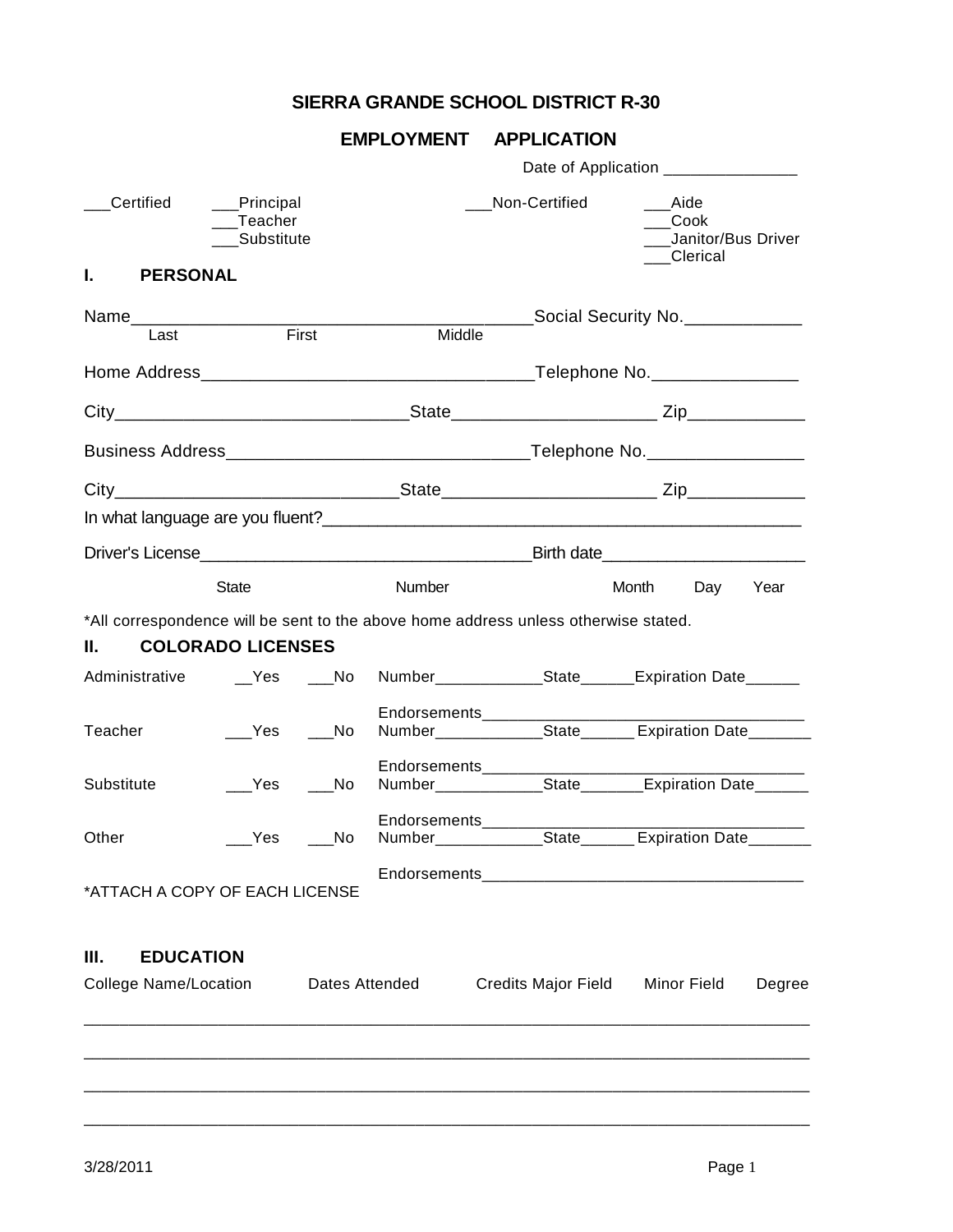### **IV.** WORK EXPERIENCE

**List in reverse chronological order all administrative, teaching and other employment experiences.**

| School/Employer                                                                                  | Assignment/Duty | Dates: Mo./Yr. Name, Address |           | Phone # of Supervisor Leaving | Reason for |
|--------------------------------------------------------------------------------------------------|-----------------|------------------------------|-----------|-------------------------------|------------|
|                                                                                                  |                 |                              |           |                               |            |
|                                                                                                  |                 |                              |           |                               |            |
|                                                                                                  |                 |                              |           |                               |            |
|                                                                                                  |                 |                              |           |                               |            |
| REFERENCES: List five references, other than those mentioned above or in placement file, who are |                 |                              |           |                               |            |
| qualified to speak to your fitness for this position.<br>Name                                    | Address         |                              | Phone No. | Association with Applicant    |            |
|                                                                                                  |                 |                              |           |                               |            |
|                                                                                                  |                 |                              |           |                               |            |
|                                                                                                  |                 |                              |           |                               |            |

### **V. BACKGROUND CHECK**

In addition to the following information, a thorough background check will be conducted as required by state law.

- a. Have you ever been convicted of a felony, pleaded *nolo contendere* or received probation for any offense involving moral turpitude? (Moral turpitude includes but is not limited to such offenses as theft, attempted theft, murder, rape, embezzlement and indecency with a minor.)<br>Yes No  $Yes$
- If yes, state here (A) the nature of the offense, (B) the date of the conviction, © the name and address of the court and, (D) other pertinent details.\*

\_\_\_\_\_\_\_\_\_\_\_\_\_\_\_\_\_\_\_\_\_\_\_\_\_\_\_\_\_\_\_\_\_\_\_\_\_\_\_\_\_\_\_\_\_\_\_\_\_\_\_\_\_\_\_\_\_\_\_\_\_\_\_\_\_\_\_\_\_\_\_\_\_\_\_\_\_\_\_\_\_\_\_\_\_ *\*Conviction of a crime is not an automatic bar to employment. The District will consider the nature of the offense, the date of the offense, and the relationship between the offense and the position for which you are applying.*

\_\_\_\_\_\_\_\_\_\_\_\_\_\_\_\_\_\_\_\_\_\_\_\_\_\_\_\_\_\_\_\_\_\_\_\_\_\_\_\_\_\_\_\_\_\_\_\_\_\_\_\_\_\_\_\_\_\_\_\_\_\_\_\_\_\_\_\_\_\_\_\_\_\_\_\_\_\_\_\_\_\_\_\_\_\_

\_\_\_\_\_\_\_\_\_\_\_\_\_\_\_\_\_\_\_\_\_\_\_\_\_\_\_\_\_\_\_\_\_\_\_\_\_\_\_\_\_\_\_\_\_\_\_\_\_\_\_\_\_\_\_\_\_\_\_\_\_\_\_\_\_\_\_\_\_\_\_\_\_\_\_\_\_\_\_\_\_\_\_\_\_\_

- b. Have you ever been involuntarily terminated or asked to resign from the employment of another school district? Yes No
- If yes, please give the name of the district, the date and the reasons for the termination or request for resignation.

\_\_\_\_\_\_\_\_\_\_\_\_\_\_\_\_\_\_\_\_\_\_\_\_\_\_\_\_\_\_\_\_\_\_\_\_\_\_\_\_\_\_\_\_\_\_\_\_\_\_\_\_\_\_\_\_\_\_\_\_\_\_\_\_\_\_\_\_\_\_\_\_\_\_\_\_\_\_\_\_\_\_\_\_\_\_\_\_

\_\_\_\_\_\_\_\_\_\_\_\_\_\_\_\_\_\_\_\_\_\_\_\_\_\_\_\_\_\_\_\_\_\_\_\_\_\_\_\_\_\_\_\_\_\_\_\_\_\_\_\_\_\_\_\_\_\_\_\_\_\_\_\_\_\_\_\_\_\_\_\_\_\_\_\_\_\_\_\_\_\_\_\_\_\_\_\_